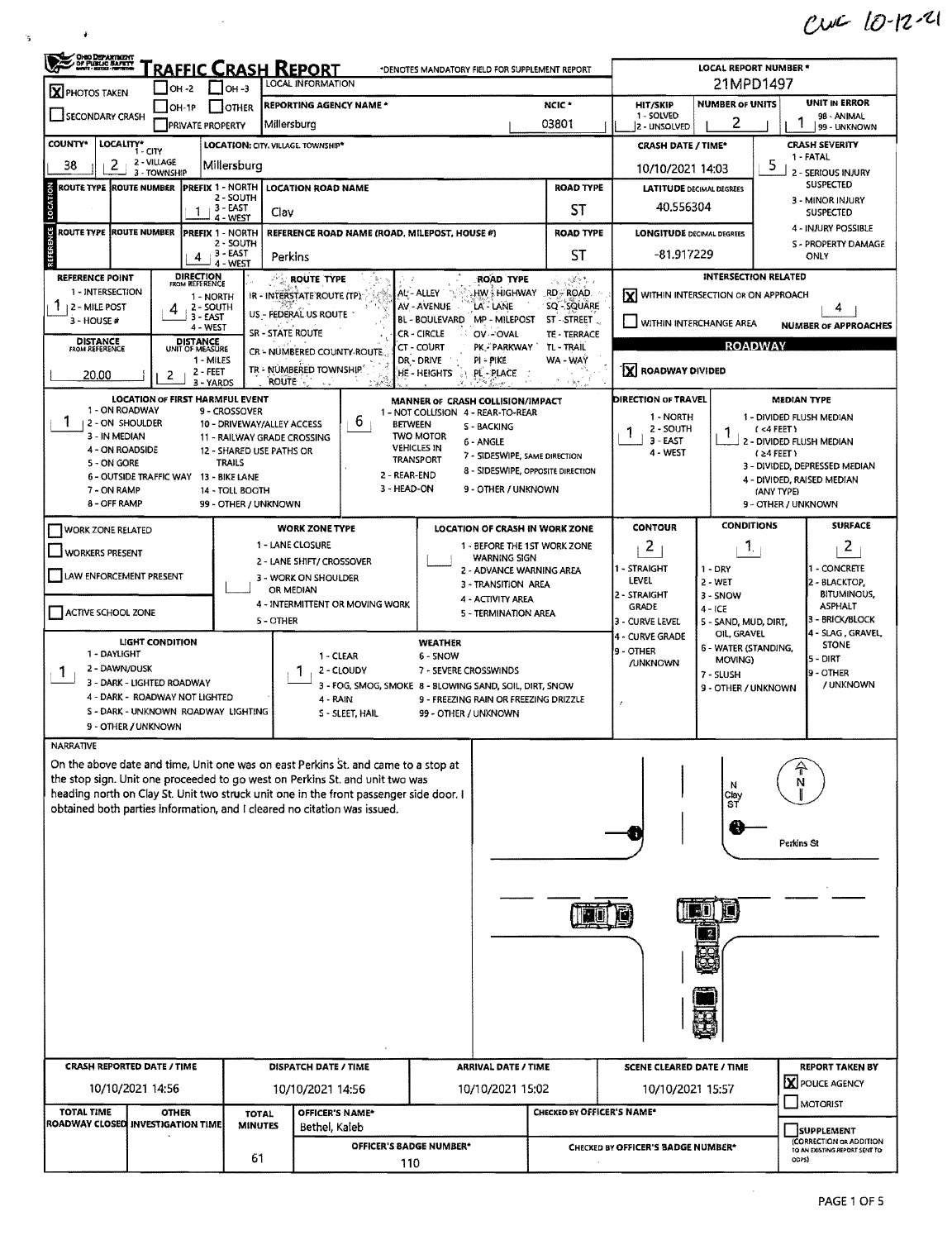|                            | <b>OHIO DEPARTMENT</b>                                                                                                                            |                                                               | <b>LOCAL REPORT NUMBER</b>                                                            |                                                          |                                                                |                                                                  |                                                                       |                                                                           |  |  |  |  |  |
|----------------------------|---------------------------------------------------------------------------------------------------------------------------------------------------|---------------------------------------------------------------|---------------------------------------------------------------------------------------|----------------------------------------------------------|----------------------------------------------------------------|------------------------------------------------------------------|-----------------------------------------------------------------------|---------------------------------------------------------------------------|--|--|--|--|--|
|                            | OF PUBLIC SAFETY                                                                                                                                  |                                                               |                                                                                       |                                                          |                                                                |                                                                  | 21MPD1497                                                             |                                                                           |  |  |  |  |  |
| UNIT#                      | <b>OWNER NAME: LAST, FIRST, MIDDLE (CI SAME AS DRIVER)</b>                                                                                        |                                                               |                                                                                       |                                                          |                                                                | OWNER PHONE:INCLUDE AREA CODE (C) SAME AS DRIVER)                |                                                                       | DAMAGE                                                                    |  |  |  |  |  |
|                            | CLARK, JASON, P                                                                                                                                   |                                                               |                                                                                       |                                                          | 740-502-5610                                                   |                                                                  | DAMAGE SCALE<br>1 - NONE<br>3 - FUNCTIONAL DAMAGE                     |                                                                           |  |  |  |  |  |
|                            | OWNER ADDRESS: STREET, CITY, STATE, ZIP( I SAME AS DRIVER)<br>2 - MINOR DAMAGE<br>4 - DISABLING DAMAGE<br>1050 CAMBRIDGE RD, COSHOCTON, OH, 43812 |                                                               |                                                                                       |                                                          |                                                                |                                                                  |                                                                       |                                                                           |  |  |  |  |  |
|                            | <b>COMMERCIAL CARRIER: NAME, ADDRESS, CITY, STATE, ZIP</b>                                                                                        |                                                               |                                                                                       |                                                          |                                                                | COMMERCIAL CARRIER PHONE: INCLUDE AREA CODE                      | 9 - UNKNOWN                                                           |                                                                           |  |  |  |  |  |
|                            |                                                                                                                                                   |                                                               |                                                                                       |                                                          |                                                                |                                                                  | <b>DAMAGED AREA(S)</b>                                                |                                                                           |  |  |  |  |  |
|                            | LP STATE   LICENSE PLATE #                                                                                                                        |                                                               | <b>VEHICLE IDENTIFICATION #</b>                                                       |                                                          | <b>VEHICLE YEAR</b>                                            | <b>VEHICLE MAKE</b>                                              |                                                                       | INDICATE ALL THAT APPLY                                                   |  |  |  |  |  |
| OН                         | <b>HON9197</b>                                                                                                                                    |                                                               | JTEEW21A260025252                                                                     | <b>TOYOTA</b><br>2006                                    |                                                                |                                                                  |                                                                       |                                                                           |  |  |  |  |  |
| <b>X</b> INSURANCE         | <b>INSURANCE COMPANY</b><br><b>PROGRESSIVE</b>                                                                                                    |                                                               | <b>INSURANCE POLICY #</b><br>935106146                                                |                                                          | <b>COLOR</b>                                                   | <b>VEHICLE MODEL</b><br>HIGHLANDER                               |                                                                       |                                                                           |  |  |  |  |  |
|                            | <b>TYPE OF USE</b>                                                                                                                                |                                                               | US DOT#                                                                               |                                                          | <b>BLK</b><br>TOWED BY: COMPANY NAME                           |                                                                  |                                                                       |                                                                           |  |  |  |  |  |
| COMMERCIAL                 | GOVERNMENT                                                                                                                                        | IN EMERGENCY<br>RESPONSE                                      |                                                                                       |                                                          |                                                                |                                                                  |                                                                       |                                                                           |  |  |  |  |  |
| <b>INTERLOCK</b>           |                                                                                                                                                   | # OCCUPANTS                                                   | VEHICLE WEIGHT GVWR/GCWR<br>1 - s10K LBS.                                             |                                                          | <b>HAZARDOUS MATERIAL</b><br><b>MATERIAL</b><br><b>CLASS #</b> | PLACARD ID#                                                      |                                                                       |                                                                           |  |  |  |  |  |
| OEVICE<br>EQUIPPED         | HIT/SKIP UNIT                                                                                                                                     |                                                               | 2 - 10,001 - 26K LBS.<br>3 - > 26K LBS.                                               |                                                          | RELEASED<br>PLACARD                                            |                                                                  |                                                                       |                                                                           |  |  |  |  |  |
|                            | 1 - PASSENGER CAR                                                                                                                                 | 6 - VAN (9-1S SEATS)                                          | 12 - GOLF CART                                                                        |                                                          | 18 - LIMO (LIVERY VEHICLE)                                     | 23 - PEDESTRIAN/SKATER                                           |                                                                       |                                                                           |  |  |  |  |  |
|                            | 2 - PASSENGER VAN<br>(MINIVAN)                                                                                                                    | 7 - MOTORCYCLE 2-WHEELED<br>8 - MOTORCYCLE 3-WHEELED          | 13 - SNOWMOBILE<br>14 - SINGLE UNIT                                                   |                                                          | 19 - BUS (16+ PASSENGERS)                                      | 24 - WHEELCHAIR (ANY TYPE)<br>25 - OTHER NON-MOTORIST            |                                                                       |                                                                           |  |  |  |  |  |
|                            | <b>UNIT TYPE 3 - SPORT UTILITY</b><br>VEHICLE                                                                                                     | 9 - AUTOCYCLE                                                 | TRUCK<br>15 - SEMI-TRACTOR                                                            | 20 - OTHER VEHICLE<br>21 - HEAVY EQUIPMENT               |                                                                | 26 - BICYCLE                                                     |                                                                       |                                                                           |  |  |  |  |  |
|                            | 4 - PICK UP                                                                                                                                       | 10 - MOPED OR MOTORIZED<br>BICYCLE                            | 16 - FARM EQUIPMENT                                                                   |                                                          | 22 - ANIMAL WITH RIDER OR<br>ANIMAL-DRAWN VEHICLE              | 27 - TRAIN                                                       |                                                                       |                                                                           |  |  |  |  |  |
|                            | S - CARGO VAN<br>(ATV/UTV)                                                                                                                        | 11 - ALL TERRAIN VEHICLE                                      | 17 - MOTORHOME                                                                        |                                                          |                                                                | 99 - UNKNOWN OR HIT/SKIP                                         |                                                                       |                                                                           |  |  |  |  |  |
|                            | # OF TRAILING UNITS                                                                                                                               |                                                               |                                                                                       |                                                          |                                                                |                                                                  |                                                                       |                                                                           |  |  |  |  |  |
| AEHICTE                    | WAS VEHICLE OPERATING IN AUTONOMOUS<br>MODE WHEN CRASH OCCURRED?                                                                                  |                                                               | 0 - NO AUTOMATION                                                                     |                                                          | 3 - CONDITIONAL AUTOMATION 9 - UNKNOWN                         |                                                                  |                                                                       |                                                                           |  |  |  |  |  |
| ۷                          |                                                                                                                                                   | 0                                                             | 1 - DRIVER ASSISTANCE                                                                 |                                                          | 4 - HIGH AUTOMATION                                            |                                                                  |                                                                       | 10                                                                        |  |  |  |  |  |
|                            |                                                                                                                                                   | <b>MODE LEVEL</b>                                             | -YES 2 - NO 9 - OTHER / UNKNOWN AUTONOMOUS 2 - PARTIAL AUTOMATION 5 - FULL AUTOMATION |                                                          |                                                                |                                                                  |                                                                       |                                                                           |  |  |  |  |  |
|                            | 1 - NONE<br>$2 - TAXI$                                                                                                                            | 6 - BUS - CHARTER/TOUR                                        | $11 - FIRE$                                                                           | <b>16 - FARM</b>                                         |                                                                | 21 - MAIL CARRIER                                                |                                                                       |                                                                           |  |  |  |  |  |
|                            | 3 - ELECTRONIC RIDE                                                                                                                               | 7 - BUS - INTERCITY<br><b>B - BUS - SHUTTLE</b>               | 12 - MILITARY<br>13 - POLICE                                                          | 99 - OTHER / UNKNOWN<br>17 - MOWING<br>18 - SNOW REMOVAL |                                                                |                                                                  |                                                                       |                                                                           |  |  |  |  |  |
| SPECIAL                    | <b>SHARING</b><br><b>FUNCTION 4 - SCHOOL TRANSPORT</b>                                                                                            | 9 - BUS - OTHER                                               | 14 - PUBLIC UTILITY                                                                   | 19 - TOWING<br>20 - SAFETY SERVICE                       |                                                                |                                                                  |                                                                       |                                                                           |  |  |  |  |  |
|                            | 5 - BUS - TRANSIT/COMMUTER                                                                                                                        | 10 - AMBULANCE                                                | 1S - CONSTRUCTION EQUIP.                                                              |                                                          | PATROL                                                         |                                                                  | 12                                                                    |                                                                           |  |  |  |  |  |
|                            | 1 - NO CARGO BODY TYPE                                                                                                                            | 4 - LOGGING                                                   | 7 - GRAIN/CHIPS/GRAVEL                                                                | 11 - DUMP                                                |                                                                | 99 - OTHER / UNKNOWN                                             |                                                                       |                                                                           |  |  |  |  |  |
| CARGO                      | / NOT APPLICABLE<br>2 - BUS                                                                                                                       | 5 - INTERMODAL<br><b>CONTAINER CHASSIS</b>                    | 8 - POLE<br>9 - CARGO TANK                                                            |                                                          | 12 - CONCRETE MIXER<br>13 - AUTO TRANSPORTER                   |                                                                  |                                                                       |                                                                           |  |  |  |  |  |
| <b>BODY</b><br><b>TYPE</b> | 3 - VEHICLE TOWING<br>ANOTHER MOTOR VEHICLE                                                                                                       | 6 - CARGOVAN<br>/ENCLOSED BOX                                 | 10 - FLAT BED                                                                         |                                                          | 14 - GARBAGE/REFUSE                                            |                                                                  |                                                                       |                                                                           |  |  |  |  |  |
|                            | 1 - TURN SIGNALS                                                                                                                                  | 4 - BRAKES                                                    | 7 - WORN OR SLICK TIRES                                                               |                                                          | 9 - MOTOR TROUBLE                                              | 99 - OTHER / UNKNOWN                                             |                                                                       |                                                                           |  |  |  |  |  |
| <b>VEHICLE</b>             | 2 - HEAD LAMPS<br>3 - TAIL LAMPS                                                                                                                  | S - STEERING<br><b>6 - TIRE BLOWOUT</b>                       | <b>B - TRAILER EQUIPMENT</b><br><b>DEFECTIVE</b>                                      |                                                          | 10 - DISABLED FROM PRIOR<br><b>ACCIDENT</b>                    |                                                                  |                                                                       |                                                                           |  |  |  |  |  |
| <b>DEFECTS</b>             |                                                                                                                                                   |                                                               |                                                                                       |                                                          |                                                                |                                                                  | $\Box$ - NO DAMAGE $[0]$                                              | U-UNDERCARRIAGE [14]                                                      |  |  |  |  |  |
|                            | 1 - INTERSECTION -<br>MARKED CROSSWALK                                                                                                            | 4 - MIDBLOCK -<br>MARKED CROSSWALK                            | 7 - SHOULDER/ROADSIDE                                                                 |                                                          | 10 - DRIVEWAY ACCESS                                           | 99 - OTHER / UNKNOWN                                             | $\Box$ . TOP [ 13 ]                                                   | $\Box$ - ALL AREAS [15]                                                   |  |  |  |  |  |
|                            | VON-MOTORIST 2 - INTERSECTION -                                                                                                                   | 5 - TRAVEL LANE -                                             | 8 - SIDEWALK<br>9 - MEDIAN/CROSSING                                                   | 11 - SHARED USE PATHS<br>OR TRAILS                       |                                                                |                                                                  | $\Box$ - UNIT NOT AT SCENE [ 16 ]                                     |                                                                           |  |  |  |  |  |
| <b>LOCATION</b>            | UNMARKED CROSSWALK<br>AT IMPACT 3 - INTERSECTION - OTHER                                                                                          | OTHER LOCATION<br><b>6 - BICYCLE LANE</b>                     | <b>ISLAND</b>                                                                         |                                                          | 12 - FIRST RESPONDER<br>AT INCIDENT SCENE                      |                                                                  |                                                                       |                                                                           |  |  |  |  |  |
|                            | 1 - NON-CONTACT                                                                                                                                   | 1 - STRAIGHT AHEAD<br>2 - BACKING                             | 9 - LEAVING TRAFFIC<br><b>LANE</b>                                                    |                                                          | JOGGING, PLAYING                                               | 15 - WALKING, RUNNING. 21 - STANDING OUTSIDE<br>DISABLED VEHICLE | INITIAL POINT OF CONTACT                                              |                                                                           |  |  |  |  |  |
|                            | 2 - NON-COLLISION                                                                                                                                 | 3 - CHANGING LANES                                            | 10 - PARKED                                                                           | 16 - WORKING<br>99 - OTHER / UNKNOWN                     |                                                                |                                                                  | 0 - NO DAMAGE                                                         | 14 - UNDERCARRIAGE                                                        |  |  |  |  |  |
| <b>ACTION</b>              | 3 - STRIKING<br>4 - STRUCK                                                                                                                        | 4 - OVERTAKING/PASSING<br>PRE-CRASH S - MAKING RIGHT TURN     | 11 - SLOWING OR STOPPED<br>IN TRAFFIC                                                 | 17 - PUSHING VEHICLE<br>18 - APPROACHING OR              |                                                                |                                                                  | 1-12 - REFER TO UNIT 15 - VEHICLE NOT AT SCENE<br>1<br><b>DIAGRAM</b> |                                                                           |  |  |  |  |  |
|                            | 5 - BOTH STRIKING                                                                                                                                 | <b>ACTIONS 6 - MAKING LEFT TURN</b><br>7 - MAKING U-TURN      | 12 - DRIVERLESS<br>13 - NEGOTIATING A CURVE                                           |                                                          | LEAVING VEHICLE<br>19 - STANDING                               |                                                                  | 99 - UNKNOWN<br>$13 - TOP$                                            |                                                                           |  |  |  |  |  |
|                            | <b><i>B. STRUCK</i></b><br>9 - OTHER / UNKNOWN                                                                                                    | 8 - ENTERING TRAFFIC<br>LANE                                  | 14 - ENTERING OR CROSSING 20 - OTHER NON-MOTORIST<br>SPECIFIED LOCATION               |                                                          |                                                                |                                                                  |                                                                       | TRAFFIC                                                                   |  |  |  |  |  |
|                            | 1 - NONE                                                                                                                                          |                                                               | B - FOLLOWING TOO CLOSE 13 - IMPROPER START FROM                                      |                                                          | 1B - OPERATING DEFECTIVE                                       | 23 - OPENING DOOR INTO                                           | TRAFFICWAY FLOW                                                       | <b>TRAFFIC CONTROL</b>                                                    |  |  |  |  |  |
|                            | 2 - FAILURE TO YIELD<br>3 - RAN RED LIGHT                                                                                                         | /ACDA<br>9 - IMPROPER LANE                                    | A PARKED POSITION<br>14 - STOPPED OR PARKED                                           |                                                          | <b>EQUIPMENT</b><br>19 - LOAD SHIFTING                         | ROADWAY<br>99 - OTHER IMPROPER                                   | 1 - ONE-WAY                                                           | 1 - ROUNDABOUT 4 - STOP SIGN                                              |  |  |  |  |  |
| 2                          | 4 - RAN STOP SIGN<br>S - UNSAFE SPEED                                                                                                             | CHANGE<br>10 - IMPROPER PASSING                               | ILLEGALLY<br>1S - SWERVING TO AVOID                                                   |                                                          | /FALLING/SPILLING<br>20 - IMPROPER CROSSING                    | <b>ACTION</b>                                                    | 2 - TWO WAY<br>2                                                      | 2 - SIGNAL<br>5 - YIELD SIGN<br>4<br>3 - FLASHER<br><b>6 - NO CONTROL</b> |  |  |  |  |  |
|                            | CONTRIBUTING 6 - IMPROPER TURN<br>CIRCUMSTANCES 7 - LEFT OF CENTER                                                                                | 11 - DROVE OFF ROAD                                           | 16 - WRONG WAY                                                                        |                                                          | 21 - LYING IN ROADWAY                                          |                                                                  |                                                                       |                                                                           |  |  |  |  |  |
|                            |                                                                                                                                                   | 12 - IMPROPER BACKING                                         | 17 - VISION OBSTRUCTION                                                               |                                                          | 22 - NOT DISCERNIBLE                                           |                                                                  | # OF THROUGH LANES<br><b>ON ROAD</b>                                  | <b>RAIL GRADE CROSSING</b><br>1 - NOT INVLOVED                            |  |  |  |  |  |
| SEQUENCE OF EVENTS         |                                                                                                                                                   |                                                               |                                                                                       |                                                          |                                                                |                                                                  | 2                                                                     | 2 - INVOLVED-ACTIVE CROSSING<br>1                                         |  |  |  |  |  |
| 20                         | 1 - OVERTURN/ROLLOVER                                                                                                                             | 7 - SEPARATION OF UNITS                                       | ---------- EVENTS------------<br>12 - DOWNHILL RUNAWAY                                |                                                          | 19 - ANIMAL -OTHER                                             | 23 - STRUCK BY FALLING.                                          |                                                                       | 3 - INVOLVED-PASSIVE CROSSING                                             |  |  |  |  |  |
|                            | 2 - FIRE/EXPLOSION<br>3 - IMMERSION                                                                                                               | 8 - RAN OFF ROAD RIGHT<br>9 - RAN OFF ROAD LEFT               | 13 - OTHER NON-COLLISION 20 - MOTOR VEHICLE IN<br>14 - PEDESTRIAN                     |                                                          | <b>TRANSPORT</b>                                               | SHIFTING CARGO OR<br>ANYTHING SET IN                             |                                                                       | UNIT / NON-MOTORIST DIRECTION                                             |  |  |  |  |  |
|                            | 4 - JACKKNIFE<br>5 - CARGO / EQUIPMENT                                                                                                            | 10 - CROSS MEDIAN<br>11 - CROSS CENTERLINE -                  | 15 - PEDALCYCLE<br>16 - RAILWAY VEHICLE                                               |                                                          | 21 - PARKED MOTOR<br>VEHICLE                                   | MOTION BY A MOTOR<br>VEHICLE                                     |                                                                       | 1 - NORTH<br>5 - NORTHEAST<br>2 - SOUTH<br>6 - NORTHWEST                  |  |  |  |  |  |
|                            | LOSS OR SHIFT<br>6 - EQUIPMENT FAILURE                                                                                                            | OPPOSITE DIRECTION<br>OF TRAVEL                               | 17 - ANIMAL - FARM<br>18 - ANIMAL - DEER                                              |                                                          | 22 - WORK ZONE<br><b>MAINTENANCE</b>                           | 24 - OTHER MOVABLE<br>OBJECT                                     |                                                                       | 3 - EAST<br>7 - SOUTHEAST                                                 |  |  |  |  |  |
| з                          |                                                                                                                                                   |                                                               |                                                                                       |                                                          | EQUIPMENT                                                      |                                                                  | ್<br><b>FROM</b><br>TO !                                              | 4 - WEST<br><b>8 - SOUTHWEST</b><br>9 - OTHER / UNKNOWN                   |  |  |  |  |  |
|                            | 2S - IMPACT ATTENUATOR 31 - GUARDRAIL END                                                                                                         |                                                               | ---- COLLISION WITH FIXED OBJECT - STRUCK.<br>38 - OVERHEAD SIGN POST                 |                                                          | 45 - EMBANKMENT                                                | <b>S2 - BUILDING</b>                                             |                                                                       |                                                                           |  |  |  |  |  |
|                            | / CRASH CUSHION<br>26 - BRIDGE OVERHEAD                                                                                                           | 32 - PORTABLE BARRIER<br>33 - MEDIAN CABLE BARRIER            | 39 - LIGHT / LUMINARIES<br><b>SUPPORT</b>                                             | 46 - FENCE                                               | 47 - MAILBOX                                                   | <b>S3 - TUNNEL</b><br>54 - OTHER FIXED                           | UNIT SPEED                                                            | DETECTED SPEED                                                            |  |  |  |  |  |
|                            | <b>STRUCTURE</b><br>27 - BRIDGE PIER OR                                                                                                           | 34 - MEDIAN GUARDRAIL<br><b>BARRIER</b>                       | 40 - UTILITY POLE<br>41 - OTHER POST, POLE                                            | 48 - TREE                                                | 49 - FIRE HYDRANT                                              | OBJECT<br>99 - OTHER / UNKNOWN                                   | 10                                                                    | 1 - STATED / ESTIMATED SPEED                                              |  |  |  |  |  |
|                            | ABUTMENT<br>28 - BRIDGE PARAPET                                                                                                                   | 35 - MEDIAN CONCRETE<br><b>BARRIER</b>                        | OR SUPPORT<br>42 - CULVERT                                                            |                                                          | 50 - WORK ZONE<br>MAINTENANCE                                  |                                                                  |                                                                       | 2 - CALCULATED / EDR                                                      |  |  |  |  |  |
|                            | 29 - BRIDGE RAIL<br>30 - GUARDRAIL FACE                                                                                                           | 36 - MEDIAN OTHER BARRIER 43 - CURB<br>37 - TRAFFIC SIGN POST | 44 - DITCH                                                                            | 51 - WALL                                                | EQUIPMENT                                                      |                                                                  | POSTED SPEED                                                          |                                                                           |  |  |  |  |  |
|                            | FIRST HARMFUL EVENT                                                                                                                               |                                                               | <b>MOST HARMFUL EVENT</b>                                                             |                                                          |                                                                |                                                                  | 25                                                                    | 3 - UNDETERMINED                                                          |  |  |  |  |  |
|                            |                                                                                                                                                   |                                                               |                                                                                       |                                                          |                                                                |                                                                  |                                                                       |                                                                           |  |  |  |  |  |

 $\epsilon$ 

 $\mathbf{r}$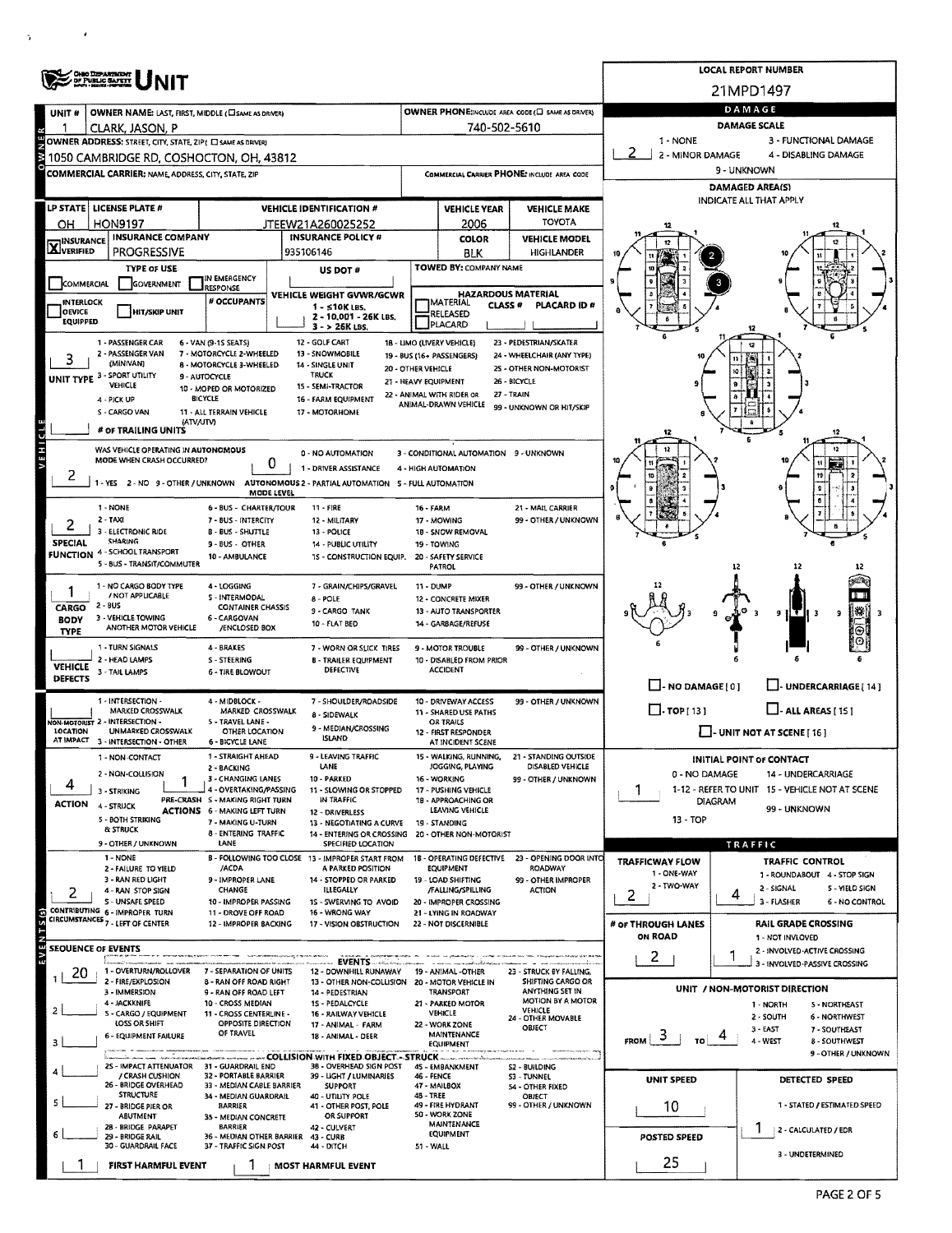|                                     | ONIG DEPARTMENT                                                    |                                                                        | LOCAL REPORT NUMBER                                                            |                      |                                                         |                                                      |                                                                   |                                                                           |  |  |  |  |  |
|-------------------------------------|--------------------------------------------------------------------|------------------------------------------------------------------------|--------------------------------------------------------------------------------|----------------------|---------------------------------------------------------|------------------------------------------------------|-------------------------------------------------------------------|---------------------------------------------------------------------------|--|--|--|--|--|
|                                     |                                                                    |                                                                        |                                                                                |                      |                                                         |                                                      | 21MPD1497                                                         |                                                                           |  |  |  |  |  |
| UNIT#                               | OWNER NAME: LAST, FIRST, MIDDLE (CI SAME AS DRIVER)                |                                                                        |                                                                                |                      |                                                         | OWNER PHONE:INCLUDE AREA CODE (E) SAME AS DRIVER)    |                                                                   | DAMAGE                                                                    |  |  |  |  |  |
| 2                                   | CROUP, NED, L                                                      |                                                                        |                                                                                |                      | 330-231-3400                                            |                                                      | <b>DAMAGE SCALE</b><br>1 - NONE                                   |                                                                           |  |  |  |  |  |
|                                     | OWNER ADDRESS: STREET, CITY, STATE, ZIP ( C) SAME AS DRIVER!       |                                                                        |                                                                                |                      |                                                         |                                                      | 3 - FUNCTIONAL DAMAGE<br>2 - MINOR DAMAGE<br>4 - DISABLING DAMAGE |                                                                           |  |  |  |  |  |
|                                     | 29616 TR 209, COSHOCTON, OH, 43812                                 |                                                                        |                                                                                |                      |                                                         |                                                      | 9 - UNKNOWN                                                       |                                                                           |  |  |  |  |  |
|                                     | COMMERCIAL CARRIER: NAME ADDRESS, CITY, STATE, ZIP                 |                                                                        |                                                                                |                      |                                                         | COMMERCIAL CARRIER PHONE: INCLUDE AREA CODE          | <b>DAMAGED AREA/S)</b>                                            |                                                                           |  |  |  |  |  |
|                                     | LP STATE LICENSE PLATE #                                           |                                                                        | <b>VEHICLE IDENTIFICATION #</b>                                                |                      | <b>VEHICLE YEAR</b>                                     | <b>VEHICLE MAKE</b>                                  | INDICATE ALL THAT APPLY                                           |                                                                           |  |  |  |  |  |
| OН                                  | ETQ4759                                                            |                                                                        | 1J4GL48K64W103245                                                              |                      | 2004                                                    | JEEP                                                 |                                                                   |                                                                           |  |  |  |  |  |
| <b>X</b> INSURANCE                  | <b>INSURANCE COMPANY</b>                                           |                                                                        | <b>INSURANCE POLICY #</b>                                                      |                      | COLOR                                                   | <b>VEHICLE MODEL</b>                                 |                                                                   |                                                                           |  |  |  |  |  |
|                                     | OHIO MUTUAL INSURANCE                                              |                                                                        | PPA 004184522                                                                  |                      | LBL                                                     | LIBERTY                                              |                                                                   |                                                                           |  |  |  |  |  |
|                                     | <b>TYPE OF USE</b>                                                 | IN EMERGENCY                                                           | US DOT#                                                                        |                      | <b>TOWED BY: COMPANY NAME</b>                           |                                                      |                                                                   |                                                                           |  |  |  |  |  |
| <b>COMMERCIAL</b>                   | GOVERNMENT                                                         | <b>RESPONSE</b><br># OCCUPANTS                                         | VEHICLE WEIGHT GVWR/GCWR                                                       |                      | <b>HAZARDOUS MATERIAL</b>                               |                                                      |                                                                   |                                                                           |  |  |  |  |  |
| INTERLOCK<br>OEVICE                 | <b>HIT/SKIP UNIT</b>                                               |                                                                        | $1 - 510K$ LBS.<br>2 - 10.001 - 26K LBS.                                       |                      | <b>IMATERIAL</b><br><b>CLASS #</b><br>RELEASED          | <b>PLACARD ID#</b>                                   |                                                                   |                                                                           |  |  |  |  |  |
| <b>EQUIPPED</b>                     |                                                                    |                                                                        | 3 - > 26K LBS.                                                                 |                      | PLACARD                                                 |                                                      |                                                                   |                                                                           |  |  |  |  |  |
|                                     | 1 - PASSENGER CAR<br>2 - PASSENGER VAN                             | 6 - VAN (9-15 SEATS)<br>7 - MOTORCYCLE 2-WHEELED                       | 12 - GOLF CART<br>13 - SNOWMOBILE                                              |                      | 18 - LIMO (LIVERY VEHICLE)<br>19 - BUS (16+ PASSENGERS) | 23 - PEDESTRIAN/SKATER<br>24 - WHEELCHAIR (ANY TYPE) |                                                                   |                                                                           |  |  |  |  |  |
|                                     | (MINIVAN)                                                          | 8 - MOTORCYCLE 3-WHEELED                                               | 14 - SINGLE UNIT                                                               | 20 - OTHER VEHICLE   |                                                         | 25 - OTHER NON-MOTORIST                              |                                                                   |                                                                           |  |  |  |  |  |
|                                     | UNIT TYPE 3 - SPORT UTILITY<br>VEHICLE                             | 9 - AUTOCYCLE<br>10 - MOPED OR MOTORIZED                               | <b>TRUCK</b><br>1S - SEMI-TRACTOR                                              | 21 - HEAVY EQUIPMENT |                                                         | 26 - BICYCLE                                         |                                                                   |                                                                           |  |  |  |  |  |
|                                     | 4 - PICK UP                                                        | <b>BICYCLE</b>                                                         | 16 - FARM EQUIPMENT                                                            |                      | 22 - ANIMAL WITH RIDER OR<br>ANIMAL-DRAWN VEHICLE       | 27 - TRAIN<br>99 - UNKNOWN OR HIT/SKIP               |                                                                   |                                                                           |  |  |  |  |  |
|                                     | S - CARGO VAN<br>(ATVAUTV)                                         | 11 - ALL TERRAIN VEHICLE                                               | 17 - MOTORHOME                                                                 |                      |                                                         |                                                      |                                                                   |                                                                           |  |  |  |  |  |
|                                     | # OF TRAILING UNITS                                                |                                                                        |                                                                                |                      |                                                         |                                                      |                                                                   |                                                                           |  |  |  |  |  |
| VEHICL                              | WAS VEHICLE OPERATING IN AUTONOMOUS<br>MODE WHEN CRASH OCCURRED?   | 0                                                                      | 0 - NO AUTOMATION                                                              |                      | 3 - CONDITIONAL AUTOMATION 9 - UNKNOWN                  |                                                      |                                                                   |                                                                           |  |  |  |  |  |
| ۷                                   | 1-YES 2-NO 9-OTHER / UNKNOWN                                       |                                                                        | 1 - DRIVER ASSISTANCE<br>AUTONOMOUS 2 - PARTIAL AUTOMATION S - FULL AUTOMATION |                      | 4 - HIGH AUTOMATION                                     |                                                      |                                                                   |                                                                           |  |  |  |  |  |
|                                     |                                                                    | MODE LEVEL                                                             |                                                                                |                      |                                                         |                                                      |                                                                   |                                                                           |  |  |  |  |  |
|                                     | 1 - NONE<br>$2 - TAXI$                                             | 6 - BUS - CHARTER/TOUR<br>7 - BUS - INTERCITY                          | 11 - FIRE                                                                      | <b>16 - FARM</b>     |                                                         | 21 - MAIL CARRIER<br>99 - OTHER / UNKNOWN            |                                                                   |                                                                           |  |  |  |  |  |
|                                     | 3 - ELECTRONIC RIDE                                                | 8 - BUS - SHUTTLE                                                      | 12 - MILITARY<br>13 - POLICE                                                   |                      | 17 - MOWING<br>18 - SNOW REMOVAL                        |                                                      |                                                                   |                                                                           |  |  |  |  |  |
| <b>SPECIAL</b>                      | <b>SHARING</b><br><b>FUNCTION 4 - SCHOOL TRANSPORT</b>             | 9 - BUS - OTHER                                                        | 14 - PUBLIC UTILITY                                                            | 19 TOWING            |                                                         |                                                      |                                                                   |                                                                           |  |  |  |  |  |
|                                     | 5 - BUS - TRANSIT/COMMUTER                                         | 10 - AMBULANCE                                                         | 1S - CONSTRUCTION EQUIP.                                                       |                      | 20 - SAFETY SERVICE<br><b>PATROL</b>                    |                                                      |                                                                   | 12                                                                        |  |  |  |  |  |
| 1                                   | 1 - NO CARGO BODY TYPE                                             | 4 - LOGGING                                                            | 7 - GRAIN/CHIPS/GRAVEL                                                         | 11 - DUMP            |                                                         | 99 - OTHER / UNKNOWN                                 |                                                                   |                                                                           |  |  |  |  |  |
| CARGO                               | / NOT APPLICABLE<br>2 - BUS                                        | 5 - INTERMODAL<br><b>CONTAINER CHASSIS</b>                             | 8 - POLE                                                                       |                      | 12 - CONCRETE MIXER                                     |                                                      |                                                                   |                                                                           |  |  |  |  |  |
| <b>BODY</b>                         | 3 - VEHICLE TOWING<br>ANOTHER MOTOR VEHICLE                        | 6 - CARGOVAN<br>/ENCLOSED BOX                                          | 9 - CARGO TANK<br>10 - FLAT BED                                                |                      | 13 - AUTO TRANSPORTER<br>14 - GARBAGE/REFUSE            |                                                      |                                                                   | 9                                                                         |  |  |  |  |  |
| <b>TYPE</b>                         | 1 - TURN SIGNALS                                                   | 4 - BRAKES                                                             |                                                                                |                      |                                                         |                                                      |                                                                   |                                                                           |  |  |  |  |  |
|                                     | 2 - HEAD LAMPS                                                     | S - STEERING                                                           | 7 - WORN OR SLICK TIRES<br><b>B - TRAILER EQUIPMENT</b>                        |                      | 9 - MOTOR TROUBLE<br>10 - DISABLED FROM PRIOR           | 99 - OTHER / UNKNOWN                                 |                                                                   |                                                                           |  |  |  |  |  |
| <b>VEHICLE</b><br>DEFECTS           | 3 - TAIL LAMPS                                                     | 6 - TIRE BLOWOUT                                                       | DEFECTIVE                                                                      |                      | <b>ACCIDENT</b>                                         |                                                      |                                                                   |                                                                           |  |  |  |  |  |
|                                     | 1 - INTERSECTION -                                                 | 4 - MIDBLOCK -                                                         | 7 - SHOULDER/ROADSIDE                                                          |                      | 10 - DRIVEWAY ACCESS                                    | 99 - OTHER / UNKNOWN                                 | X - NO DAMAGE [0]                                                 | U-UNDERCARRIAGE [14]                                                      |  |  |  |  |  |
|                                     | MARKED CROSSWALK<br>2 - INTERSECTION -                             | MARKED CROSSWALK<br>5 - TRAVEL LANE -                                  | <b>B - SIDEWALK</b>                                                            |                      | 11 - SHARED USE PATHS                                   |                                                      | $\Box$ - TOP [ 13 ]                                               | $\Box$ - ALL AREAS [15]                                                   |  |  |  |  |  |
| NON-<br>MOTORIST<br><b>LOCATION</b> | <b>UNMARKED CROSSWALK</b>                                          | OTHER LOCATION                                                         | 9 - MEDIAN/CROSSING<br><b>ISLAND</b>                                           |                      | OR TRAILS<br>12 - FIRST RESPONDER                       |                                                      |                                                                   | $\Box$ - UNIT NOT AT SCENE [ 16 ]                                         |  |  |  |  |  |
|                                     | 3 - INTERSECTION - OTHER<br>1 - NON-CONTACT                        | 6 - BICYCLE LANE<br>1 - STRAIGHT AHEAD                                 | 9 - LEAVING TRAFFIC                                                            |                      | AT INCIDENT SCENE                                       | 15 - WALKING, RUNNING, 21 - STANDING OUTSIDE         |                                                                   |                                                                           |  |  |  |  |  |
|                                     | 2 - NON-COLLISION                                                  | 2 - BACKING                                                            | LANE                                                                           |                      | JOGGING, PLAYING                                        | DISABLED VEHICLE                                     | INITIAL POINT OF CONTACT<br>0 - NO DAMAGE<br>14 - UNDERCARRIAGE   |                                                                           |  |  |  |  |  |
| 3                                   | 3 - STRIKING                                                       | 3 - CHANGING LANES<br>4 - OVERTAKING/PASSING                           | 10 - PARKED<br>11 - SLOWING OR STOPPED                                         |                      | 16 - WORKING<br>17 - PUSHING VEHICLE                    | 99 - OTHER / UNKNOWN                                 | 12                                                                | 1-12 - REFER TO UNIT 15 - VEHICLE NOT AT SCENE                            |  |  |  |  |  |
| <b>ACTION</b>                       | 4 - STRUCK                                                         | PRE-CRASH 5 - MAKING RIGHT TURN<br><b>ACTIONS 6 - MAKING LEFT TURN</b> | IN TRAFFIC<br>12 - DRIVERLESS                                                  |                      | 18 - APPROACHING OR<br>LEAVING VEHICLE                  |                                                      |                                                                   | <b>DIAGRAM</b><br>99 - UNKNOWN                                            |  |  |  |  |  |
|                                     | 5 - BOTH STRIKING<br>& STRUCK                                      | 7 - MAKING U-TURN                                                      | 13 - NEGOTIATING A CURVE                                                       |                      | 19 - STANDING                                           |                                                      | $13 - TOP$                                                        |                                                                           |  |  |  |  |  |
|                                     | 9 - OTHER / UNKNOWN                                                | <b>B-ENTERING TRAFFIC</b><br>LANE                                      | 14 - ENTERING OR CROSSING 20 - OTHER NON-MOTORIST<br>SPECIFIED LOCATION        |                      |                                                         |                                                      |                                                                   | TRAFFIC                                                                   |  |  |  |  |  |
|                                     | 1 - NONE<br>2 - FAILURE TO YIELD                                   | /ACDA                                                                  | B - FOLLOWING TOO CLOSE 13 - IMPROPER START FROM<br>A PARKED POSITION          |                      | 18 - OPERATING DEFECTIVE<br>EQUIPMENT                   | 23 - OPENING DOOR INTO<br>ROADWAY                    | <b>TRAFFICWAY FLOW</b>                                            | <b>TRAFFIC CONTROL</b>                                                    |  |  |  |  |  |
|                                     | 3 - RAN RED LIGHT                                                  | 9 - IMPROPER LANE                                                      | 14 - STOPPED OR PARKED                                                         |                      | 19 - LOAD SHIFTING                                      | 99 - OTHER IMPROPER                                  | 1 - ONE-WAY<br>2 - TWO-WAY                                        | 1 - ROUNDABOUT 4 - STOP SIGN                                              |  |  |  |  |  |
|                                     | 4 - RAN STOP SIGN<br>5 - UNSAFE SPEED                              | CHANGE<br>10 - IMPROPER PASSING                                        | ILLEGALLY<br>15 - SWERVING TO AVOID                                            |                      | /FALLING/SPILLING<br>20 - IMPROPER CROSSING             | <b>ACTION</b>                                        | 2                                                                 | 2 - SIGNAL<br>5 - YIELD SIGN<br>6<br>3 - FLASHER<br><b>6 - NO CONTROL</b> |  |  |  |  |  |
| ŝ.                                  | CONTRIBUTING 6 - IMPROPER TURN<br>CIRCUMSTANCES 7 - LEFT OF CENTER | 11 - DROVE OFF ROAD                                                    | 16 - WRONG WAY                                                                 |                      | 21 - LYING IN ROADWAY                                   |                                                      |                                                                   |                                                                           |  |  |  |  |  |
|                                     |                                                                    | 12 - IMPROPER BACKING                                                  | 17 - VISION OBSTRUCTION                                                        |                      | 22 - NOT DISCERNIBLE                                    |                                                      | # OF THROUGH LANES<br><b>ON ROAD</b>                              | RAIL GRADE CROSSING<br>1 - NOT INVLOVED                                   |  |  |  |  |  |
| <b>SEQUENCE OF EVENTS</b>           | E.                                                                 |                                                                        |                                                                                |                      |                                                         |                                                      | $\mathbf{2}$                                                      | 2 - INVOLVED-ACTIVE CROSSING                                              |  |  |  |  |  |
| 20                                  | 1 - OVERTURN/ROLLOVER                                              | 7 - SEPARATION OF UNITS                                                | 12 - DOWNHILL RUNAWAY                                                          |                      | 19 - ANIMAL -OTHER                                      | 23 - STRUCK BY FALLING,                              |                                                                   | 3 - INVOLVED-PASSIVE CROSSING                                             |  |  |  |  |  |
|                                     | 2 - FIRE/EXPLOSION<br>3 - IMMERSION                                | 8 - RAN OFF ROAD RIGHT<br>9 - RAN OFF ROAD LEFT                        | 13 - OTHER NON-COLLISION<br>14 - PEDESTRIAN                                    |                      | 20 - MOTOR VEHICLE IN<br><b>TRANSPORT</b>               | <b>SHIFTING CARGO OR</b><br>ANYTHING SET IN          |                                                                   | UNIT / NON-MOTORIST DIRECTION                                             |  |  |  |  |  |
|                                     | 4 - JACKKNIFE<br>5 - CARGO / EQUIPMENT                             | 10 - CROSS MEDIAN<br>11 - CROSS CENTERLINE -                           | 1S - PEDALCYCLE<br><b>16 - RAILWAY VEHICLE</b>                                 |                      | 21 - PARKED MOTOR<br>VEHICLE                            | MOTION BY A MOTOR<br>VEHICLE                         |                                                                   | 1 - NORTH<br>S - NORTHEAST                                                |  |  |  |  |  |
|                                     | LOSS OR SHIFT                                                      | <b>OPPOSITE DIRECTION</b><br>OF TRAVEL                                 | 17 - ANIMAL - FARM                                                             |                      | 22 - WORK ZONE                                          | 24 - OTHER MOVABLE<br>OBJECT                         |                                                                   | 2 - SOUTH<br>6 - NORTHWEST<br>3 - EAST<br>7 - SOUTHEAST                   |  |  |  |  |  |
| з                                   | <b>6 - EQUIPMENT FAILURE</b>                                       |                                                                        | 18 - ANIMAL - DEER                                                             |                      | MAINTENANCE<br><b>EQUIPMENT</b>                         |                                                      | $F_{ROM}$ $2$  <br>TQ                                             | $4 - WEST$<br>8 - SOUTHWEST                                               |  |  |  |  |  |
|                                     | and and and con-<br>25 - IMPACT ATTENUATOR 31 - GUARDRAIL END      |                                                                        | <b>COLLISION WITH FIXED OBJECT - STRUCK</b><br>38 - OVERHEAD SIGN POST         |                      | and former<br>45 - EMBANKMENT                           | 52 - BUILDING                                        |                                                                   | 9 - OTHER / UNKNOWN                                                       |  |  |  |  |  |
|                                     | / CRASH CUSHION<br>26 - BRIDGE OVERHEAD                            | 32 - PORTABLE BARRIER<br>33 - MEDIAN CABLE BARRIER                     | 39 - LIGHT / LUMINARIES<br><b>SUPPORT</b>                                      | 46 - FENCE           | 47 - MAILBOX                                            | 53 - TUNNEL<br>54 - OTHER FIXED                      | UNIT SPEED                                                        | DETECTED SPEED                                                            |  |  |  |  |  |
|                                     | <b>STRUCTURE</b>                                                   | 34 - MEDIAN GUARDRAIL                                                  | 40 - UTIUTY POLE<br>41 - OTHER POST, POLE                                      | 48 - TREE            | 49 - FIRE HYDRANT                                       | OBJECT<br>99 - OTHER / UNKNOWN                       |                                                                   | 1 - STATED / ESTIMATED SPEED                                              |  |  |  |  |  |
|                                     | 27 - BRIDGE PIER OR<br><b>ABUTMENT</b>                             | BARRIER<br>35 - MEDIAN CONCRETE                                        | OR SUPPORT                                                                     |                      | 50 - WORK ZONE<br>MAINTENANCE                           |                                                      | 25                                                                |                                                                           |  |  |  |  |  |
|                                     | 28 - BRIDGE PARAPET<br>29 - BRIDGE RAIL                            | <b>BARRIER</b><br>36 - MEDIAN OTHER BARRIER 43 - CURB                  | 42 - CULVERT                                                                   |                      | <b>EQUIPMENT</b>                                        |                                                      | POSTEO SPEED                                                      | 2 - CALCULATED / EDR                                                      |  |  |  |  |  |
|                                     | 30 - GUARDRAIL FACE                                                | 37 - TRAFFIC SIGN POST                                                 | 44 - DITCH                                                                     | 51 - WALL            |                                                         | 3 - UNDETERMINED                                     |                                                                   |                                                                           |  |  |  |  |  |
|                                     | <b>FIRST HARMFUL EVENT</b>                                         |                                                                        | <b>MOST HARMFUL EVENT</b>                                                      |                      |                                                         |                                                      | 25                                                                |                                                                           |  |  |  |  |  |

 $\bullet$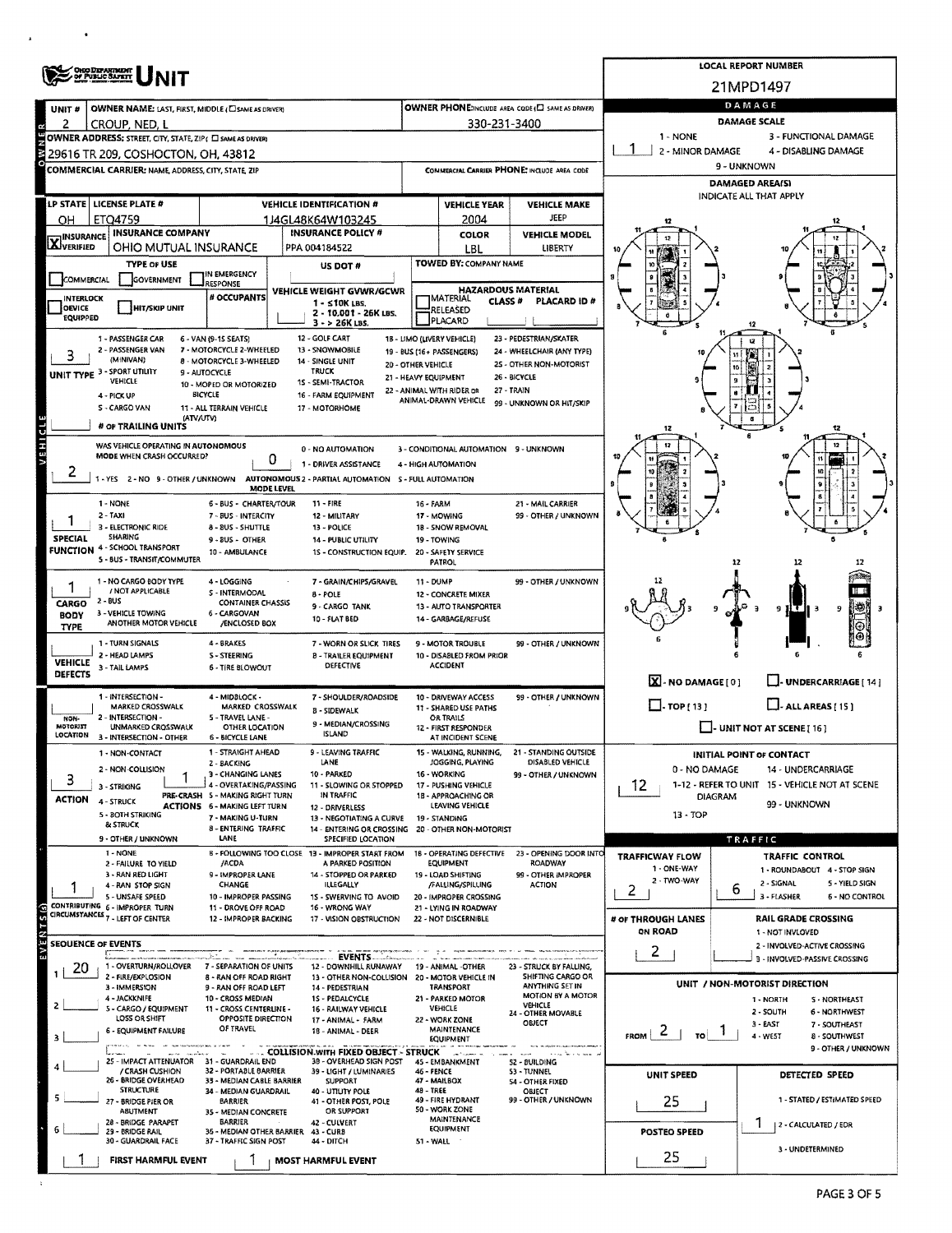|              | <b>ENERGY MOTORIST / NON-MOTORIST</b> |                                                                          |  |                                                                  |                                                                             |                                                 |                        |                                                                      |                                             | <b>LOCAL REPORT NUMBER</b><br>21MPD1497                                                                                              |                                                                                                          |                       |                                                                                        |                                                                     |                        |                                             |                                                |                          |
|--------------|---------------------------------------|--------------------------------------------------------------------------|--|------------------------------------------------------------------|-----------------------------------------------------------------------------|-------------------------------------------------|------------------------|----------------------------------------------------------------------|---------------------------------------------|--------------------------------------------------------------------------------------------------------------------------------------|----------------------------------------------------------------------------------------------------------|-----------------------|----------------------------------------------------------------------------------------|---------------------------------------------------------------------|------------------------|---------------------------------------------|------------------------------------------------|--------------------------|
|              | UNIT #                                | <b>NAME: LAST, FIRST, MIDDLE</b>                                         |  |                                                                  |                                                                             |                                                 |                        |                                                                      |                                             |                                                                                                                                      | DATE OF BIRTH                                                                                            |                       |                                                                                        |                                                                     |                        |                                             | AGE                                            | <b>GENDER</b>            |
|              |                                       | <b>CLARK, JASON</b>                                                      |  |                                                                  |                                                                             |                                                 |                        |                                                                      |                                             |                                                                                                                                      |                                                                                                          | 47<br>01/29/1974      |                                                                                        |                                                                     |                        |                                             | м                                              |                          |
|              |                                       | <b>ADDRESS: STREET, CITY, STATE, ZIP</b>                                 |  |                                                                  |                                                                             |                                                 |                        |                                                                      |                                             |                                                                                                                                      | <b>CONTACT PHONE - INCLUDE AREA CODE</b>                                                                 |                       |                                                                                        |                                                                     |                        |                                             |                                                |                          |
|              |                                       | 1050 CAMBRIDGE RD, COSHOCTON, OH, 43812                                  |  |                                                                  |                                                                             |                                                 |                        |                                                                      |                                             |                                                                                                                                      | 740-502-5610                                                                                             |                       |                                                                                        |                                                                     |                        |                                             |                                                |                          |
|              |                                       | <b>INJURIES INJURED</b><br><b>TAKEN</b>                                  |  | <b>EMS AGENCY (NAME)</b>                                         |                                                                             |                                                 |                        | INJURED TAKEN TO: MEDICAL FACILITY (NAME, CITY)                      |                                             | <b>SAFETY EQUIPMENT</b><br><b>USED</b>                                                                                               |                                                                                                          | <b>IDOT-COMPLIANT</b> |                                                                                        | <b>SEATING</b><br>POSITION                                          |                        | AIR BAG USAGE                               | <b>EJECTION</b>                                | TRAPPED                  |
|              | 5                                     | BY<br>111                                                                |  |                                                                  |                                                                             |                                                 |                        |                                                                      |                                             | 4                                                                                                                                    |                                                                                                          | <b>MC HELMET</b>      |                                                                                        | 1                                                                   | 1<br>1<br>1            |                                             |                                                |                          |
|              | <b>OL STATE</b>                       | <b>OPERATOR LICENSE NUMBER</b>                                           |  |                                                                  |                                                                             |                                                 | OFFENSE CHARGED        |                                                                      | LOCAL<br>CODE                               | OFFENSE DESCRIPTION                                                                                                                  |                                                                                                          |                       |                                                                                        |                                                                     |                        | <b>CITATION NUMBER</b>                      |                                                |                          |
|              | OН                                    | RR934844                                                                 |  |                                                                  |                                                                             |                                                 |                        |                                                                      |                                             |                                                                                                                                      |                                                                                                          | <b>ALCOHOL TEST</b>   |                                                                                        |                                                                     |                        |                                             |                                                |                          |
|              | OL CLASS                              | <b>ENOORSEMENT</b><br><b>RESTRICTION SELECT UP TO 3</b><br><b>DRIVER</b> |  |                                                                  | ALCOHOL / DRUG SUSPECTED<br><b>DISTRACTED</b><br><b>ALCOHOL</b><br>MARUUANA |                                                 |                        | <b>CONDITION</b>                                                     | <b>STATUS</b>                               | TYPE                                                                                                                                 | <b>VALUE</b>                                                                                             |                       | <b>DRUG TEST(S)</b><br><b>STATUS</b><br><b>TYPE</b><br>RESULTS SELECT UP TO 4          |                                                                     |                        |                                             |                                                |                          |
|              | 1                                     | BY<br>N.T                                                                |  |                                                                  |                                                                             |                                                 |                        | <b>OTHER DRUG</b>                                                    |                                             | 1                                                                                                                                    | 1                                                                                                        | 1                     |                                                                                        |                                                                     | -1                     | 1                                           |                                                |                          |
|              | UNIT <sub>#</sub>                     |                                                                          |  | <b>NAME: LAST, FIRST, MIDDLE</b>                                 |                                                                             |                                                 |                        |                                                                      |                                             |                                                                                                                                      | DATE OF BIRTH                                                                                            |                       |                                                                                        |                                                                     |                        |                                             | AGE                                            | <b>GENDER</b>            |
|              | 2                                     | CROUP, NED, L                                                            |  |                                                                  |                                                                             |                                                 |                        |                                                                      |                                             |                                                                                                                                      |                                                                                                          |                       | 08/12/1939                                                                             |                                                                     |                        |                                             | 82                                             | м                        |
|              |                                       | <b>ADDRESS: STREET, CITY, STATE, ZIP</b>                                 |  |                                                                  |                                                                             |                                                 |                        |                                                                      |                                             |                                                                                                                                      |                                                                                                          |                       | <b>CONTACT PHONE - INCLUDE AREA CODE</b>                                               |                                                                     |                        |                                             |                                                |                          |
| <b>DICOR</b> |                                       |                                                                          |  | 29616 TR 209, COSHOCTON, OH, 43812                               |                                                                             |                                                 |                        |                                                                      |                                             |                                                                                                                                      |                                                                                                          | 330-231-3400          |                                                                                        | <b>SEATING</b>                                                      |                        |                                             |                                                |                          |
| <b>M-NON</b> | 5                                     | <b>INJURIES IINJURED</b><br><b>TAKEN</b><br>BY<br>11                     |  | <b>EMS AGENCY (NAME)</b>                                         |                                                                             | INJURED TAKEN TO: MEDICAL FACILITY (NAME, CITY) |                        |                                                                      | <b>SAFETY EQUIPMENT</b><br><b>USED</b><br>4 |                                                                                                                                      | <b>DOT-COMPLIANT</b><br><b>MC HELMET</b>                                                                 |                       | <b>POSITION</b><br>1                                                                   | <b>EJECTION</b><br>AIR BAG USAGE<br>1                               |                        |                                             | TRAPPED<br>1                                   |                          |
|              | OL STATE                              |                                                                          |  | <b>OPERATOR LICENSE NUMBER</b>                                   |                                                                             |                                                 | <b>OFFENSE CHARGED</b> |                                                                      | LOCAL                                       | OFFENSE DESCRIPTION                                                                                                                  |                                                                                                          |                       |                                                                                        |                                                                     |                        | <b>CITATION NUMBER</b>                      |                                                |                          |
|              | OН                                    | RS286540                                                                 |  |                                                                  |                                                                             |                                                 |                        |                                                                      | CODE                                        |                                                                                                                                      |                                                                                                          |                       |                                                                                        |                                                                     |                        |                                             |                                                |                          |
|              | OL CLASS                              | <b>ENDORSEMENT</b>                                                       |  | <b>RESTRICTION SELECT UP TO 3</b>                                | <b>DRIVER</b>                                                               |                                                 |                        | ALCOHOL / DRUG SUSPECTED                                             |                                             | <b>CONDITION</b>                                                                                                                     |                                                                                                          |                       | <b>ALCOHOL TEST</b>                                                                    |                                                                     | <b>DRUG TEST(S)</b>    |                                             |                                                |                          |
|              | 4                                     |                                                                          |  |                                                                  | BY                                                                          | DISTRACTED                                      | <b>E</b> ALCOHOL       | MARUUANA                                                             |                                             | 1                                                                                                                                    | <b>STATUS</b>                                                                                            | <b>TYPE</b><br>-1     | <b>VALUE</b>                                                                           |                                                                     | <b>STATUS</b><br>-1    | <b>TYPE</b><br>1                            |                                                | RESULTS SELECT UP TO 4   |
|              | UNIT #                                |                                                                          |  | NAME: LAST, FIRST, MIDDLE                                        |                                                                             |                                                 |                        | OTHER DRUG                                                           |                                             |                                                                                                                                      | 1                                                                                                        |                       | DATE OF BIRTH                                                                          |                                                                     |                        |                                             | AGE                                            | GENDER                   |
|              |                                       |                                                                          |  |                                                                  |                                                                             |                                                 |                        |                                                                      |                                             |                                                                                                                                      |                                                                                                          |                       |                                                                                        |                                                                     |                        |                                             |                                                |                          |
|              |                                       | <b>ADDRESS: STREET, CITY, STATE, ZIP</b>                                 |  |                                                                  |                                                                             |                                                 |                        |                                                                      |                                             |                                                                                                                                      | <b>CONTACT PHONE - INCLUDE AREA CODE</b>                                                                 |                       |                                                                                        |                                                                     |                        |                                             |                                                |                          |
|              |                                       |                                                                          |  |                                                                  |                                                                             |                                                 |                        |                                                                      |                                             |                                                                                                                                      |                                                                                                          |                       |                                                                                        |                                                                     |                        |                                             |                                                |                          |
| NON-N        |                                       | INJURIES IINJURED<br>TAKEN<br>BY                                         |  | <b>EMS AGENCY (NAME)</b>                                         |                                                                             |                                                 |                        | INJURED TAKEN TO: MEDICAL FACILITY (NAME CITY)                       |                                             | <b>SAFETY EQUIPMENT</b><br>USED                                                                                                      | <b>SEATING</b><br><b>DOT-COMPLIANT</b><br>POSITION<br>MC HELMET                                          |                       |                                                                                        |                                                                     |                        | AIR BAG USAGE<br><b>EJECTION</b><br>TRAPPED |                                                |                          |
|              | <b>OL STATE</b>                       |                                                                          |  | <b>OPERATOR LICENSE NUMBER</b>                                   |                                                                             | LOCAL<br>OFFENSE DESCRIPTION<br>OFFENSE CHARGED |                        |                                                                      |                                             |                                                                                                                                      |                                                                                                          |                       |                                                                                        |                                                                     | <b>CITATION NUMBER</b> |                                             |                                                |                          |
| õ            |                                       |                                                                          |  |                                                                  |                                                                             | <b>CODE</b>                                     |                        |                                                                      |                                             |                                                                                                                                      |                                                                                                          |                       |                                                                                        |                                                                     |                        |                                             |                                                |                          |
|              | OL CLASS                              | <b>ENDORSEMENT</b>                                                       |  | <b>RESTRICTION SELECT UP TO 3</b>                                | <b>DRIVER</b>                                                               | ALCOHOL / DRUG SUSPECTED                        |                        |                                                                      | <b>CONDITION</b>                            | <b>ALCOHOL TEST</b><br>VALUE                                                                                                         |                                                                                                          |                       |                                                                                        |                                                                     | <b>DRUG TEST(S)</b>    |                                             |                                                |                          |
|              |                                       |                                                                          |  |                                                                  | BY                                                                          | <b>DISTRACTED</b>                               | ALCOHOL                | MARIJUANA<br><b>OTHER DRUG</b>                                       |                                             |                                                                                                                                      | <b>STATUS</b>                                                                                            | TYPE                  |                                                                                        |                                                                     | <b>STATUS</b>          | TYPE                                        |                                                | RESULTS SELECT UP TO 4   |
|              |                                       | <b>INJURIES</b>                                                          |  | <b>SEATING POSITION</b>                                          |                                                                             | AIR BAG                                         |                        | OF CLASS.                                                            |                                             | OL RESTRICTION(S) DRIVER DISTRACTION                                                                                                 |                                                                                                          |                       |                                                                                        |                                                                     |                        |                                             | <b>TEST STATUS</b>                             |                          |
|              | - FATAL &                             |                                                                          |  | 1 - FRONT - LEFT SIDE<br>(MOTORCYCLE DRIVER)                     | $A_{\mathcal{D}}$ not deployed<br>2 - DEPLOYED FRONT                        |                                                 |                        | -1 - GLASSIA                                                         |                                             | 1 - Alcohol Interlock                                                                                                                |                                                                                                          |                       | <b>12 NOT DISTRACTED</b><br>2 - MANUALLY OPERATING AN                                  |                                                                     |                        | 1 - NONE GIVEN.                             | 2 - TEST REFUSED                               |                          |
|              | 2 - SUSPECTED SERIOUS<br>INJURY.      |                                                                          |  | <b>2 - FRONT - MIDDLE</b><br>3 - FRONT - RIGHT SIDE              | 3 - Deployed Side<br>4- DEPLOYED BOTH                                       |                                                 |                        | 2 - CLASS B                                                          |                                             | DEVICE:<br>-'CDL INTRASTATE ONLY<br>- CORRECTIVE LENSES                                                                              |                                                                                                          |                       | <b>ELECTRONIC</b><br>COMMUNICATION DEVICE                                              |                                                                     |                        | 3 - TEST GIVEN.                             |                                                | CONTAMINATED SAMPLE.     |
|              | 3 - SUSPECTED MINOR<br>INJURY         |                                                                          |  | - SECOND - LEFT SIDE<br>(MOTORCYCLE PASSENGER)                   | <b>FRONT/SIDE</b><br>5 - NOT APPLICABLE                                     |                                                 |                        | 3 - CLASS C<br>4 - REGULAR CLASS                                     |                                             | - FARM WAIVER<br>S – EXCEPT CLASS A BUS                                                                                              |                                                                                                          |                       | (TEXTING, TYPING,<br><b>DIALING</b>                                                    |                                                                     |                        |                                             | / UNUSABLE -<br>4 - TEST GIVENI's *            |                          |
|              | - POSSIBLE INJURY                     | 5 - NO APPARENT INJURY                                                   |  | - SECOND - MIDDLE<br>6 - SECOND - RIGHT SIDE.                    | 9 - DEPLOYMENT UNKNOWN                                                      |                                                 | 32.                    | $(OHIO = D)$<br>'S - M/C MOPED ONLY                                  |                                             | 6 - EXCEPT CLASS A<br>& CLASS B BUS                                                                                                  |                                                                                                          |                       | - TALKING ON HANDS FREE<br>COMMUNICATION DEVICE                                        |                                                                     |                        |                                             | <b>RESULTS KNOWN-</b><br>'s - Test given ' - ' |                          |
|              | $\mathbb{C} \subset \mathbb{R}$ ,     | <b>INJURIES TAKEN BY</b>                                                 |  | F7 - THIRD"- LEFT SIDE<br>73<br>(MOTORCYCLE SIDE CAR)            |                                                                             | EJECTION                                        |                        | 6 - NO VALID OL'                                                     |                                             | <b>EXCEPT TRÀCTOR-TRAILER</b><br>8 - INTERMEDIATE LICENSE                                                                            |                                                                                                          |                       | 4-TALKING ON HAND-HELD.<br><b>COMMUNICATION DEVICE.</b><br>5 - OTHER ACTIVITY WITH AN. |                                                                     |                        |                                             | <b>RESULTS UNKNOWN-</b>                        |                          |
|              |                                       | 1 - NOT TRANSPORTED                                                      |  | 8 - THIRD - MIDDLE<br>9 - THIRD - RIGHT SIDE                     | 1 - NOT EJECTED<br>2 - PARTIALLY EJECTED-                                   |                                                 |                        | <b>OL ENDORSEMENT</b>                                                |                                             | <b>RESTRICTIONS</b><br>- LEARNER'S PERMIT<br>RESTRICTIONS                                                                            |                                                                                                          |                       | ELECTRONIC DEVICE<br>6 - PASSENGER                                                     |                                                                     |                        | 1 - NONE                                    |                                                | <b>ALCOHOL TEST TYPE</b> |
| 2 - EMS      |                                       | /TREATED AT SCENE.<br>1.2.                                               |  | 10 - SLEEPER SECTION<br><b>OF TRUCK CAB</b>                      | 3 - TOTALLY EJECTED<br><b>A - NOT APPLICABLE</b>                            |                                                 |                        | <b>H - HAZMAT</b>                                                    |                                             | 10 - LIMITED TO DAYLIGHT<br>ONLY 1994                                                                                                |                                                                                                          |                       | <b>Z-OTHER DISTRACTION</b><br>INSIDE THE VEHICLE                                       |                                                                     |                        | 2 - BLOOD<br>3 - URINE                      |                                                |                          |
| 3 - POLICE   |                                       | ٠č.                                                                      |  | - PASSENGER IN<br>OTHER ENCLOSED CARGO                           |                                                                             | <b>TRAPPED</b>                                  |                        | M - MOTORCYCLE'<br>P - PASSENGER                                     |                                             | 11 - LIMITED TO EMPLOYMENT<br>12 - LIMITED - OTHER                                                                                   |                                                                                                          |                       | 8 <sup>%</sup> OTHER DISTRACTION<br>OUTSIDE THE VEHICLE.                               |                                                                     |                        | 4 - BREATH<br>S - OTHER                     |                                                |                          |
|              |                                       | 9 - OTHER / UNKNOWN                                                      |  | AREA (NON-TRAILING UNIT,<br>BUS, PICK-UP WITH CAPI               | 1 - NOT TRAPPED<br>2 - EXTRICATED BY                                        |                                                 |                        | N - TANKER                                                           |                                             | 13 - MECHANICAL DEVICES<br>(SPECIAL BRAKES, HAND                                                                                     |                                                                                                          |                       | 9 - OTHER / UNKNOWN<br>CONDITION                                                       |                                                                     |                        |                                             | <b>DRUG TEST TYPE</b>                          |                          |
|              |                                       | <b>SAFETY EQUIPMENT</b>                                                  |  | - PASSENGER IN<br>UNENCLOSED CARGO AREA 3 - FREED BY A CONTROL   |                                                                             | MECHANICAL MEANS                                |                        | <b>Q - MOTOR SCOOTER</b><br>R - THREE-WHEEL                          |                                             | CONTROLS, OR OTHER<br>ADAPTIVE DEVICES '                                                                                             |                                                                                                          |                       | <b>15. APPARENTLY NORMAL</b>                                                           |                                                                     |                        | 1 - NONE<br><b>2.8LOOD</b>                  |                                                |                          |
| <b>USED</b>  | - NONE USED                           | 2 - SHOULDER BELT ONLY                                                   |  | 13 - TRAILING UNIT<br>14 - RIDING ON VEHICLE.<br><b>EXTERIOR</b> |                                                                             |                                                 | NON-MECHANICAL MEANS   | MOTORCYCLE<br>S - SCHOOL BUS                                         |                                             | <b>1S - MOTOR VEHICLES</b>                                                                                                           | <b>2 PHYSICAL IMPAIRMENT</b><br>14 - MILITARY VEHICLES ONLY<br>3 - EMOTIONAL (E.G.,<br>DEPRESSED, ANGRY, |                       |                                                                                        |                                                                     |                        | 3 - URINE<br>4 - OTHER                      |                                                | 氯醛邻氯                     |
|              |                                       | 3 - LAP BELT ONLY USED<br>4 - SHOULDER & LAP BELT                        |  | (NON-TRAILING UNIT)<br>15 - NON-MOTORIST                         |                                                                             |                                                 |                        | <b>T - DOUBLE &amp; TRIPLE</b>                                       |                                             | WITHOUT AIR BRAKES<br>16 - OUTSIDE MIRROR<br>DISTURBED)<br>17 - PROSTHETIC AID<br>- ILLNESS                                          |                                                                                                          |                       |                                                                                        | <b>DRUG TEST RESULT(S)</b>                                          |                        |                                             |                                                |                          |
|              | USED on a strategi                    | 5 - CHILD RESTRAINT SYSTEM                                               |  | <b>99 - OTHER / UNKNOWN</b>                                      |                                                                             |                                                 |                        | <b>TRAILERS</b><br>Χ - ΤΑΝΚΕΡ / ΗΑΖΜΑΤ                               |                                             | ia - Other ≷<br>$\mathsf{B}\mathbb{R}$ fell asleep, fainted, $\mathbb{Z}_2$<br><b>FATIGUED, ETC. .</b><br>$\mathcal{H}_{\mathbf{f}}$ |                                                                                                          |                       |                                                                                        | 1 - AMPHETAMINES<br><b>12 - BARBITURATES</b><br>3 - BENZODIAZEPINES |                        |                                             |                                                |                          |
|              | - FORWARD FACING                      | 6 - CHILD RESTRAINT SYSTEM                                               |  |                                                                  |                                                                             |                                                 |                        | <b>GENDER</b>                                                        |                                             |                                                                                                                                      |                                                                                                          |                       | 6 - UNDER THE INFLUENCE OF<br>MEDICATIONS / DRUGS /                                    |                                                                     |                        | 5 - COCAINE                                 | 4 - CANNABINOIDS                               |                          |
|              | - REAR FACING<br>7 - BOOSTER SEAT     |                                                                          |  |                                                                  |                                                                             |                                                 |                        | F - FEMALE                                                           |                                             |                                                                                                                                      |                                                                                                          |                       | ALCOHOL <sup>.</sup><br>9 - OTHER / UNKNOWN                                            |                                                                     |                        | 17 - OTHER                                  | 6 - OPIATES / OPIOIDS                          | ా                        |
|              | 8-HELMET USED                         | 9 - PROTECTIVE PADS USED                                                 |  |                                                                  |                                                                             |                                                 |                        | $\mathsf{M}\text{-}\mathsf{MALE}$ , $\ldots$<br>U - OTHER / UNKNOWN. |                                             |                                                                                                                                      |                                                                                                          |                       |                                                                                        |                                                                     |                        |                                             | <b>B - NEGATIVE RESULTS</b>                    |                          |
|              |                                       | (ELBOWS, KNEES, ETC)<br><b>10 - REFLECTIVE CLOTHING</b>                  |  |                                                                  |                                                                             |                                                 |                        |                                                                      |                                             |                                                                                                                                      |                                                                                                          |                       |                                                                                        |                                                                     |                        |                                             |                                                |                          |
|              |                                       | 11 - LIGHTING - PEDESTRIAN<br>V/BICYCLE ONLY  FO                         |  |                                                                  |                                                                             |                                                 |                        |                                                                      |                                             |                                                                                                                                      |                                                                                                          |                       |                                                                                        |                                                                     |                        |                                             |                                                |                          |
|              |                                       | 99 - OTHER / UNKNOWN                                                     |  |                                                                  |                                                                             |                                                 |                        |                                                                      |                                             |                                                                                                                                      |                                                                                                          |                       |                                                                                        |                                                                     |                        |                                             |                                                |                          |

 $\epsilon$ 

 $\Delta$  $\ddot{\phantom{a}}$ 

 $\ddot{\phantom{a}}$